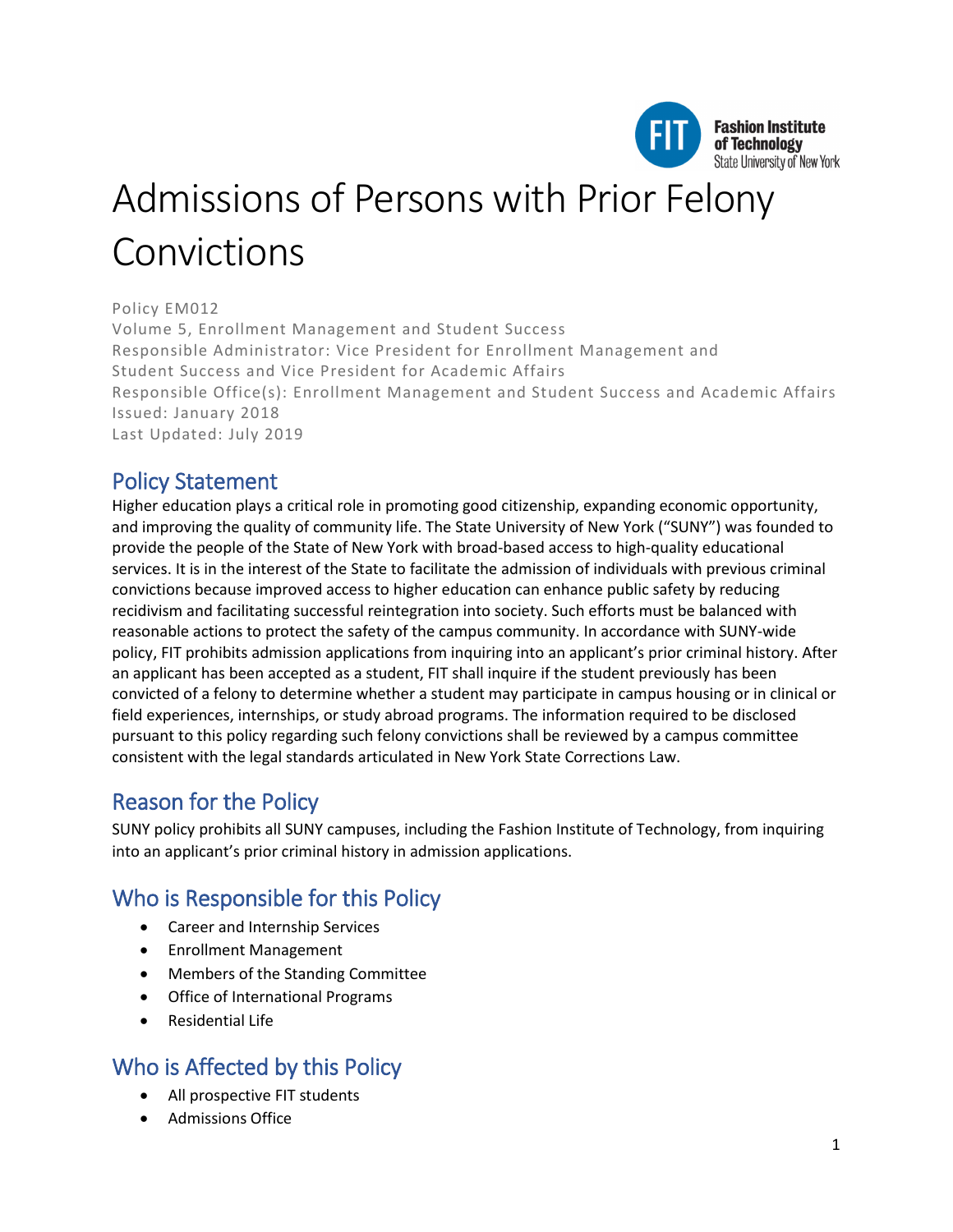# **Definitions**

- **Covered Activity**: A covered activity for purposes of this policy includes:
	- o Participation in campus housing / residential life;
	- $\circ$  Participation in study abroad, defined as education that occurs outside of the country that results in progress toward an academic degree;
	- $\circ$  Participation in an internship, defined as an applied learning experience for which the student may earn academic credit in an agreed-upon, short-term, supervised workplace activity, which may be related to the student's major field or area of interest. The work can be full or part time, on- or off-campus, paid or unpaid. This does not include internships arranged directly by students that are not sponsored or provided by FIT (e.g., summer internships not part of an academic program or for academic credit); and
	- o Participation in a clinical or field experience, defined as a hands-on experience occurring in an off-campus setting that is either required as part of an academic program or otherwise sponsored by the college. FIT may in its discretion require inquiry where the experience includes overnight housing, access to vulnerable populations, or otherwise mimics other covered activities.
- **Felony Conviction**: A felony conviction means a conviction or acceptance of a plea to any felonylevel crime, defined as a crime for which one could be sentenced to more than one year in jail or prison in New York state or in another jurisdiction where the student is charged with commission of the crime, even if the crime would not be a felony within the state of New York.

# **Principles**

#### • **Overview and Notice to Students**

Consistent with SUNY policy, FIT will not inquire into criminal history in admissions applications. Instead, FIT asks about criminal history only after acceptance in order to determine eligibility to participate in one or more covered activities. FIT may further require students to certify in applications to participate in covered activities that they have previously provided truthful information about their criminal history and that they have not since been convicted of a felony.

A student who discloses a prior felony conviction is not automatically barred from participation in a covered activity. The student will be required to disclose information regarding the felony convictions for review by a standing committee at FIT, consistent with the legal standards in the New York State Corrections Law. The committee may approve participation in covered activities with or without conditions or may deny participation in covered activities.

Students who have previously been convicted of a felony are advised that their prior criminal history may impede their ability to complete the requirements of certain academic programs. At FIT, some academic programs require the completion of an internship, but in some cases this requirement may be fulfilled by substitute academic work. Additionally, some graduate programs at FIT require international travel. Students who have questions or concerns about academic requirements are advised to contact the academic dean of their intended academic program.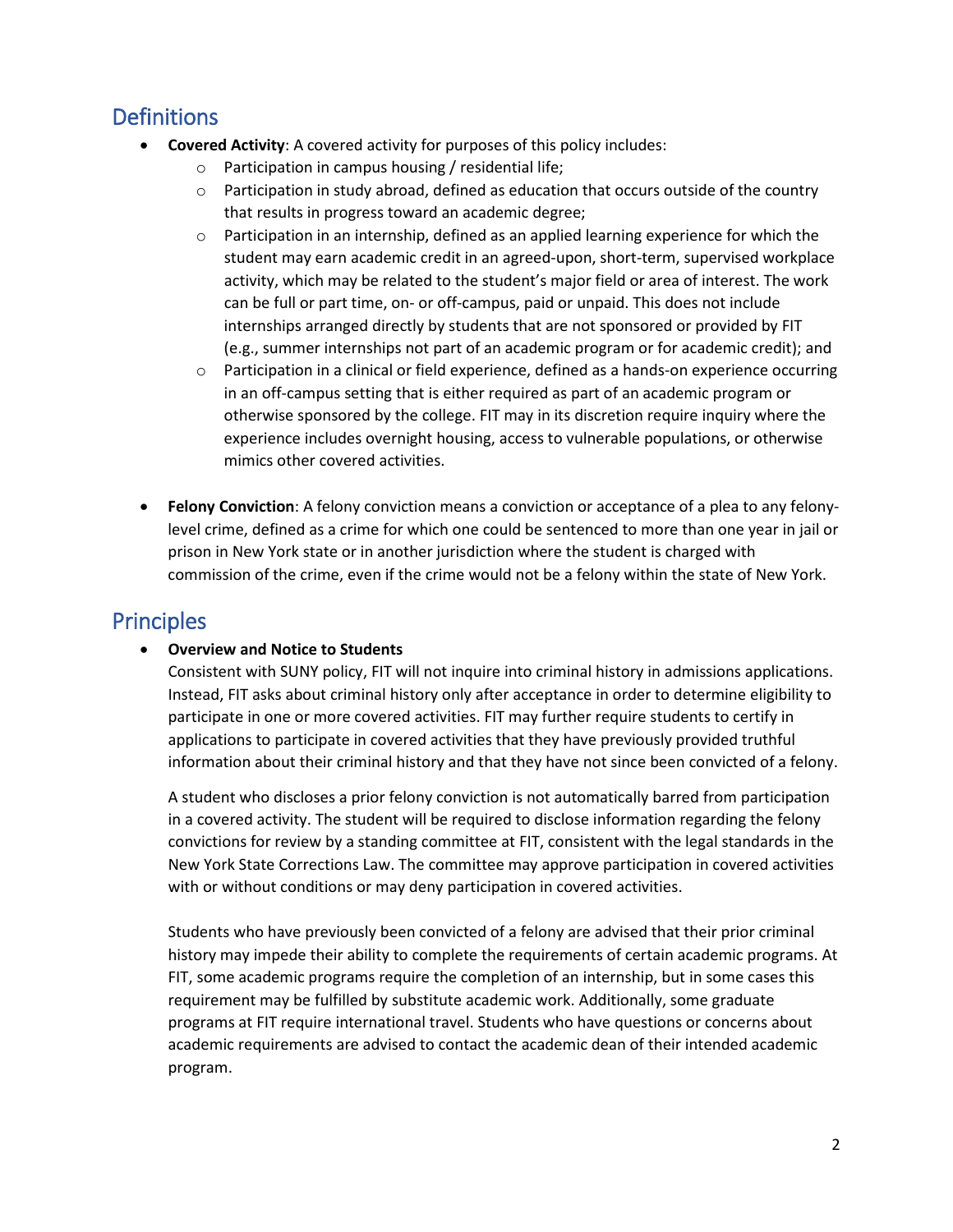FIT will provide notice of this policy in written and web-based programmatic and recruitment materials, course catalogs, and similar publications. This information shall also be incorporated as a regular part of the college's academic advisement program.

#### • **For Students Who Disclose a Felony Conviction**

A student who discloses a prior felony conviction is not automatically barred from participation in a covered activity. Students will instead be required to submit information regarding the prior felony conviction to a standing committee at FIT, described in more detail below. The committee will evaluate the relevance of the conviction to the covered activity sought by the student using standards set forth in New York State Corrections Law Section 753 of Article 23-A. They are:

- o The public policy of this state, as expressed in [the New York State Corrections Law], to encourage the licensure and employment of persons previously convicted of one or more criminal offenses.
- $\circ$  The specific duties and responsibilities necessarily related to the license or employment sought or held by the person.
- $\circ$  The bearing, if any, the criminal offense or offenses for which the person was previously convicted will have on the individual's fitness or ability to perform one or more such duties or responsibilities.
- $\circ$  The time which has elapsed since the occurrence of the criminal offense or offenses.
- $\circ$  The age of the person at the time of occurrence of the criminal offense or offenses.
- o The seriousness of the offense or offenses.
- $\circ$  Any information produced by the person, or produced on his behalf, in regard to rehabilitation and good conduct.
- $\circ$  The legitimate interest of the public agency or private employer in protecting property, and the safety and welfare of specific individuals or the general public.

A student who discloses a prior felony conviction may not be provided access to, or otherwise participate in, a covered activity (including campus housing) until the campus committee has reviewed the conviction and authorized the student's participation in the covered activity.

Failure to disclose a felony conviction in accordance with this policy may subject the student to discipline under the Code of Student Conduct and/or removal from participation in the covered activity. Please note that the Code of Student Conduct also contains provisions requiring students to notify FIT of arrests.

#### • **Membership of the Standing Committee**

FIT's President will appoint one representative from Enrollment Management, Student Success, the Counseling Center, and the Department of Public Safety to serve on the standing committee to review student felony convictions. The President will also appoint each of FIT's academic deans to serve on the committee on an ad hoc basis. The academic dean who shall serve on any specific meeting of the committee shall be the dean of the school of the student whose criminal history is being reviewed (e.g., the Dean of the School of Graduate Studies shall serve on any meeting of the committee involving review of a graduate student's record).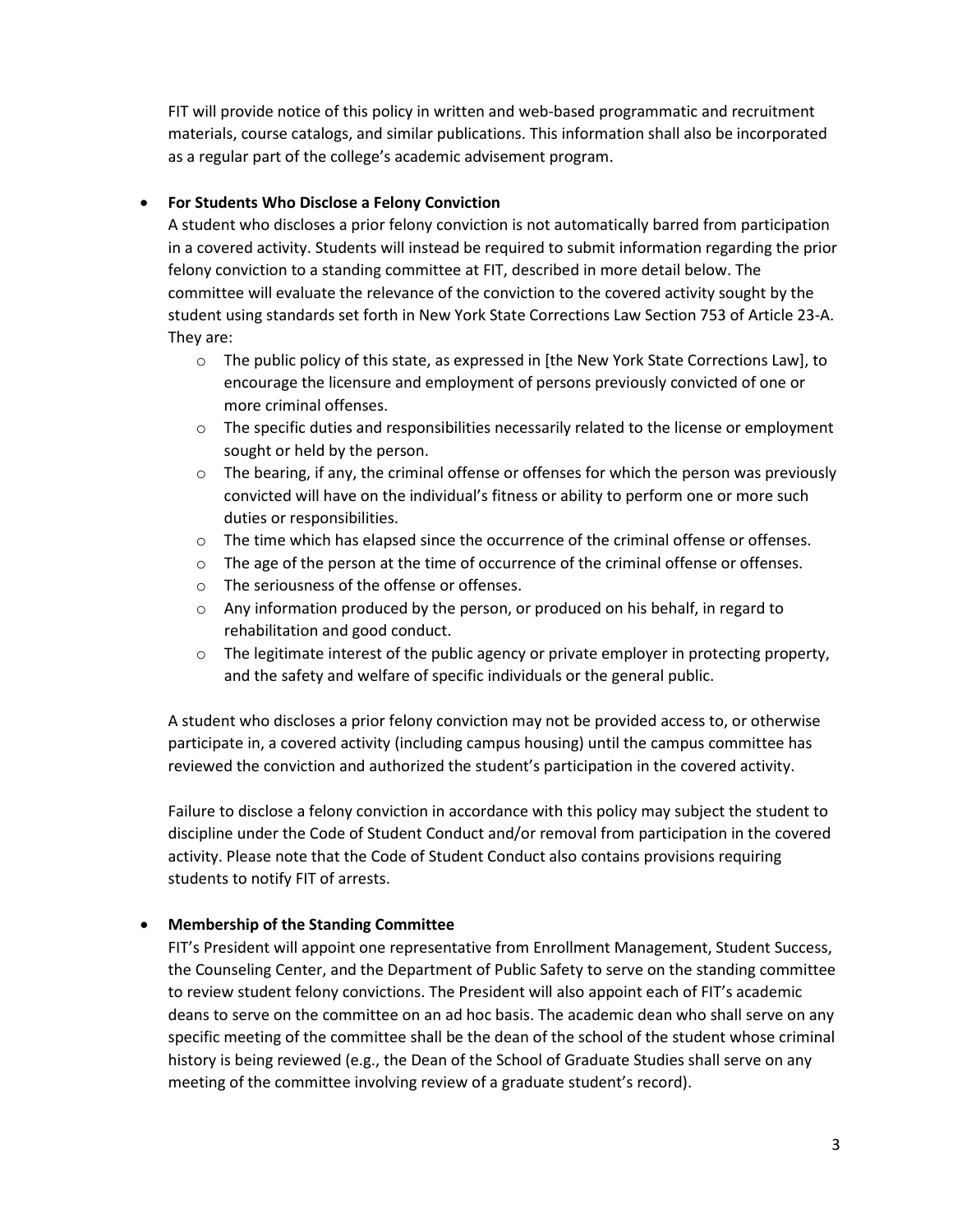The President has further designated the director of Public Safety (or designee) to serve as FIT's liaison with the NYS Department of Correctional Services Division of Parole and the Office of Probation and Correctional Alternatives (or equivalent agencies for another jurisdiction) and any local parole or probation offices.

#### • **Information Considered by the Committee**

The committee shall request and review the following types of information:

- $\circ$  A copy of the student's unsuppressed, official criminal history record from the New York State Department of Criminal Justice Services (or the equivalent agency for another jurisdiction); and
- $\circ$  For students on parole or probation status, report(s) and reference(s) from the applicant's Department of Correctional Services Division of Parole or the Office of Probation and Correctional Alternatives (or equivalent agencies for another jurisdiction). The reports/references shall include the name and addresses of parole or probation officers. Parole and probation officials should be questioned as to whether the individual's admission as a student or participation in the activities/services requested are consistent with the student's parole or probation conditions or would pose a threat to the safety of the campus community.

The committee may also request and review the following types of information:

- $\circ$  A personal interview may be conducted to either clarify or verify information, if desired by the committee; and
- o Additional personal references from counselors, current or past employers, religious advisors, etc., submitted at the student's discretion.

The student is responsible for ensuring timely submission of information, and failure to do so may result in a delay or preclude participation in a covered activity. The committee may defer decision on the student until all necessary information is received. All information submitted shall be maintained in a secure, confidential manner with access restricted to the campus committee members and other staffs with legitimate business needs for such information. Records will be retained for six years after graduation or the last date of attendance.

## Responsibilities

N/A

### **Procedures**

• **Committee Review Process**

Where a student discloses a felony conviction, the committee shall promptly, and no later than 10 business days from the disclosure, request information from the student. The committee will set a deadline for its receipt of the information, taking into account the timing and needs of the covered activity, but generally no later than 10 business days from the date of the request.

Once the committee has received all requested information, the committee will attempt to complete its review as soon as practicable and no later than 10 business days after all information has been received.